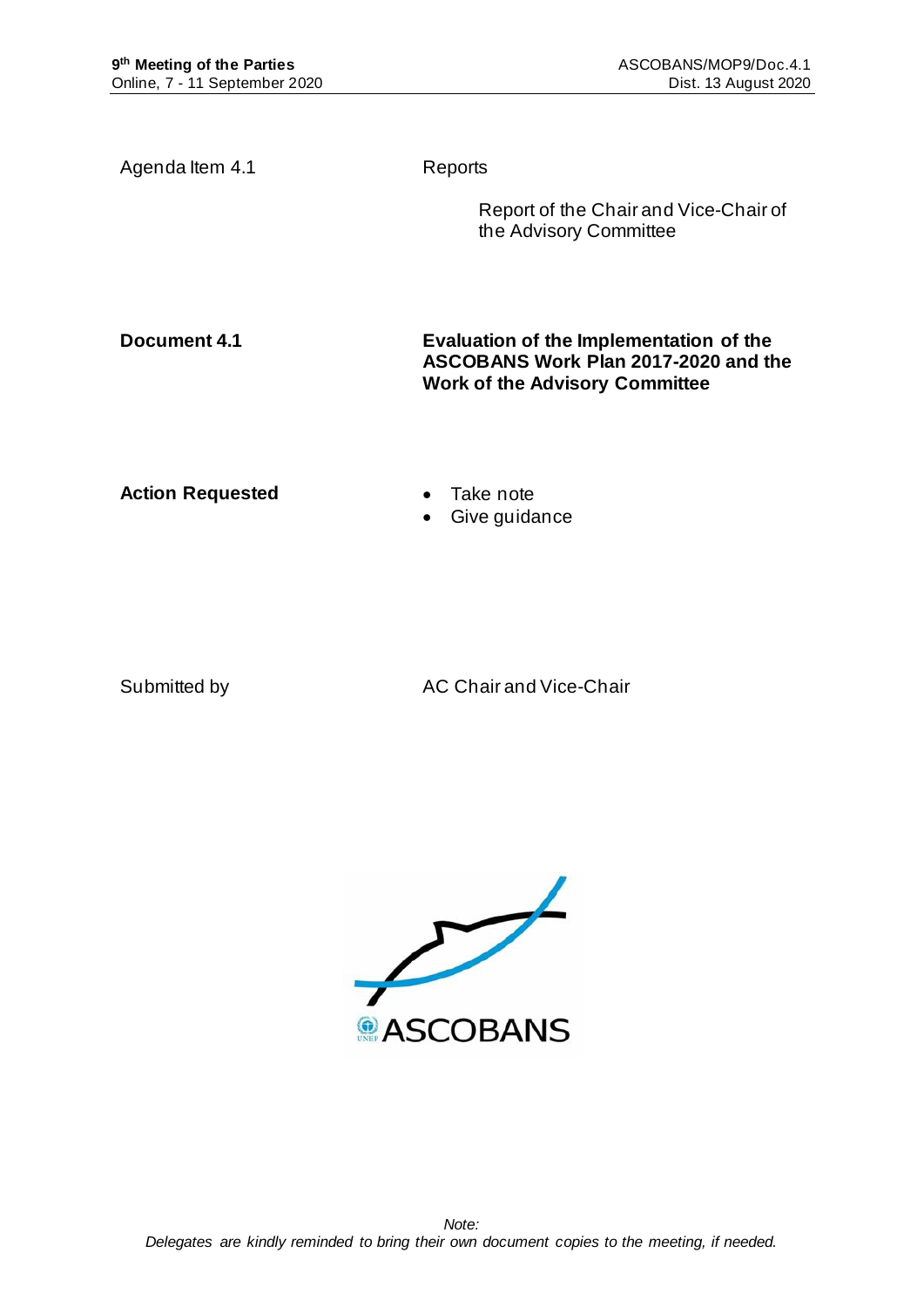## **EVALUATION OF THE IMPLEMENTATION OF THE ASCOBANS WORK PLAN 2017-2020 AND THE WORK OF THE ADVISORY COMMITTEE**

## *Sami Hassani & Penina Blankett Chair and Vice-Chair, ASCOBANS Advisory Committee*

- 1. [Resolution 8.2](https://www.ascobans.org/en/document/work-plan-ascobans-advisory-committee-and-secretariat-2017-2020-and-strategic-plan-0) of the 8<sup>th</sup> Meeting of Parties contains the ASCOBANS Work Plan 2017-2020. The Secretariat prepared reports on progress of implementation of the Work Plan for each meeting of the Advisory Committee (AC): [AC23/Doc.1.3, AC24/Doc.1.3,](https://www.ascobans.org/en/document/ascobans-work-plan-2017-2020-progress-0) and [AC25/Doc.10.](https://www.ascobans.org/en/document/ascobans-work-plan-2017-2020-overview-implementation) With this document, we give a personal evaluation of the progress, followed by a table with a scoring index (Annex 1).
- 2. During the cycle 2017-2020, a new national reporting procedure was applied in accordance with Resolution 8.1. This meant that on a rotational basis, a complete national report would be submitted only once every four years (MOP to MOP), and only certain topics were reported on to meetings of the AC:
	- In 2017, during the 23<sup>rd</sup> Meeting of the Advisory Committee [\(AC23\)](https://www.ascobans.org/en/meeting/ac23), held in Le Conquet, France, the national reports focused on Underwater Noise, Ocean Energy, Unexploded Ordnance, and Marine Spatial Planning.
	- In 2018, [AC24](https://www.ascobans.org/en/meeting/ac24) took place in Vilnius, Lithuania, and the national reports were dedicated to Bycatch, Prey Depletion, Marine Debris, Survey, and Research, Stranding and Necropsy.
	- [AC25](https://www.ascobans.org/en/meeting/ac25) in Stralsund, Germany in 2019, was the last AC meeting before MOP9. The national reports covered the following topics: Cetacean Watching Industry, Recreational Use, Pollution and Hazardous Substances, Ship Strikes, Climate Change, Physical Habitat Change, and Marine Protected Areas.
- 3. As a preamble to this summary report of the work of the Advisory Committee during the 2017- 2020 Work Plan, we would like to warmly thank all the participants for their constructive contributions and investment of time so that this Agreement can exist and evolve to further the cause of conserving small cetaceans; the Secretariat for its valuable assistance, before, during and after the meetings; delegates and experts for their effectiveness and for enriching debates; the very active NGOs which have fed the work since the beginning of the Agreement.
- 4. We would also like to thank the Session Expert-Chairs established during the period of this Work Plan. Their help was very valuable in synthesizing and animating the different topics of the agendas.

## **Conservation Issues**

## Underwater Noise

5. The joint CMS/ASCOBANS/ACCOBAMS working group produced a full report for AC23. The AC members expressed their satisfaction with the operation of the group. The working group has completed 20 tasks of the 53 assigned. Various questions were raised, notably on the choice of indicators, and whether there was a need for an analysis of data. The need for synergies with the other fora dealing with noise was also raised. As suggested, the joint working group's role is to monitor emerging issues and to advise on pilot studies with a focus on the cumulative effects.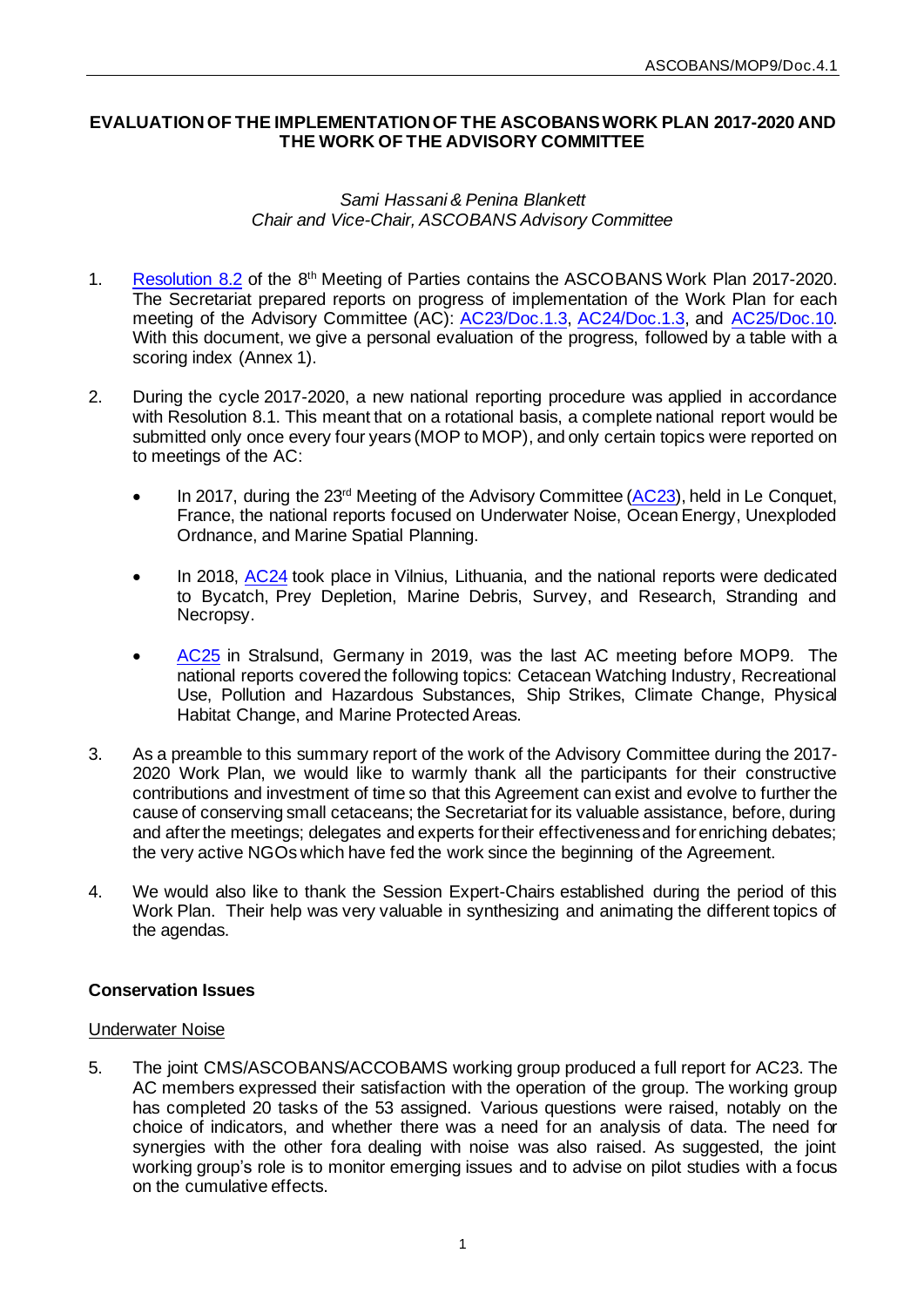## Ocean Energy

6. Concerning this issue, it was clear that there is a need to identify what is needed to be reported and what we consider under "ocean energy": e.g. windfarms, marine turbines, and oil and gas prospection. The objective is to report the useful and accurate information, in order to determine area of risks and to be able to decide to stop or to amend certain activities. This is another task of the joint working group.

#### Unexploded Ordnance

7. Most of the Parties do not provide the information requested. So, it was suggested that the Parties be asked to say what is feasible regarding the detailed proposed format. It was also suggested that the ASCOBANS Secretariat approach the OSPAR Secretariat to obtain such information if it is available. We hope to receive feedback from the Parties for the next report.

#### Marine Spatial Planning

8. On this subject, it seems difficult to move forward in a homogenous manner between the Parties. The difficulty of MSP is being able to update the databases regularly to map the activities presenting a danger. In order to save time, it is necessary to identify what is being done in other fora and organizations to determine the gaps and reformulate the questions accordingly.

## Bycatch

- 9. The observation is that there is a disparity between the reports and the data are sometimes incomplete. Having consistent data is necessary for the next reporting cycle (mapping of fishing effort, information by type of gear and vessels, information on observed fisheries and consistent bycatch data). Close cooperation and synergies with other bodies and stakeholders (ICES WGBYC, WGMME, IWC, OSPAR, HELCOM, etc.) are also guarantees of success. It should be remembered that incidental catches represent the greatest threat to small cetaceans. Almost all the Parties are also Member States of the EU and so, have obligations with the new DCF under the EC Common Fisheries Policy.
- 10. The recently created Joint ASCOBANS/ACCOBAMS Working Group on Bycatch should help to obtain a clear vision of this issue in both the Agreement Areas and should help to develop and propose other approaches and solutions to reduce significantly the level of bycatch. In March 2020, the Working Group reviewed and made extensive comments and proposed edits to the FAO draft Technical Guidelines for Responsible Fisheries Supplement 4. Guidelines to reduce bycatch of marine mammals in capture fisheries. This Group was scheduled to meet for the first time in May 2020, then October 2020, in France, but the meeting has been postponed due to the COVID-19 pandemic. For the 9<sup>th</sup> Meeting of the Parties (MOP9), proposed amendments have been prepared to Resolution 8.5 *Monitoring and Mitigation of Small Cetacean Bycatch*.

#### Resource Depletion

- 11. The information submitted by the Parties to AC24 in the national reports is incomplete. Nevertheless, it is clear that many institutes are working on fish stocks and on cetaceans' diet. The examination of the blubber thickness by the stranding networks gives an indication but it is not always easy to relate it to a problem of resources. In view of this, several action points were agreed at AC24, including the establishment of a Working Group.
- 12. With a mandate from AC24, this Working Group was established to (i) review new information on resource depletion and its impacts on small cetacean populations and (ii) make recommendations to Parties and other relevant authorities for further action. A draft resolution on resource depletion has been prepared for MOP9 by the Working Group.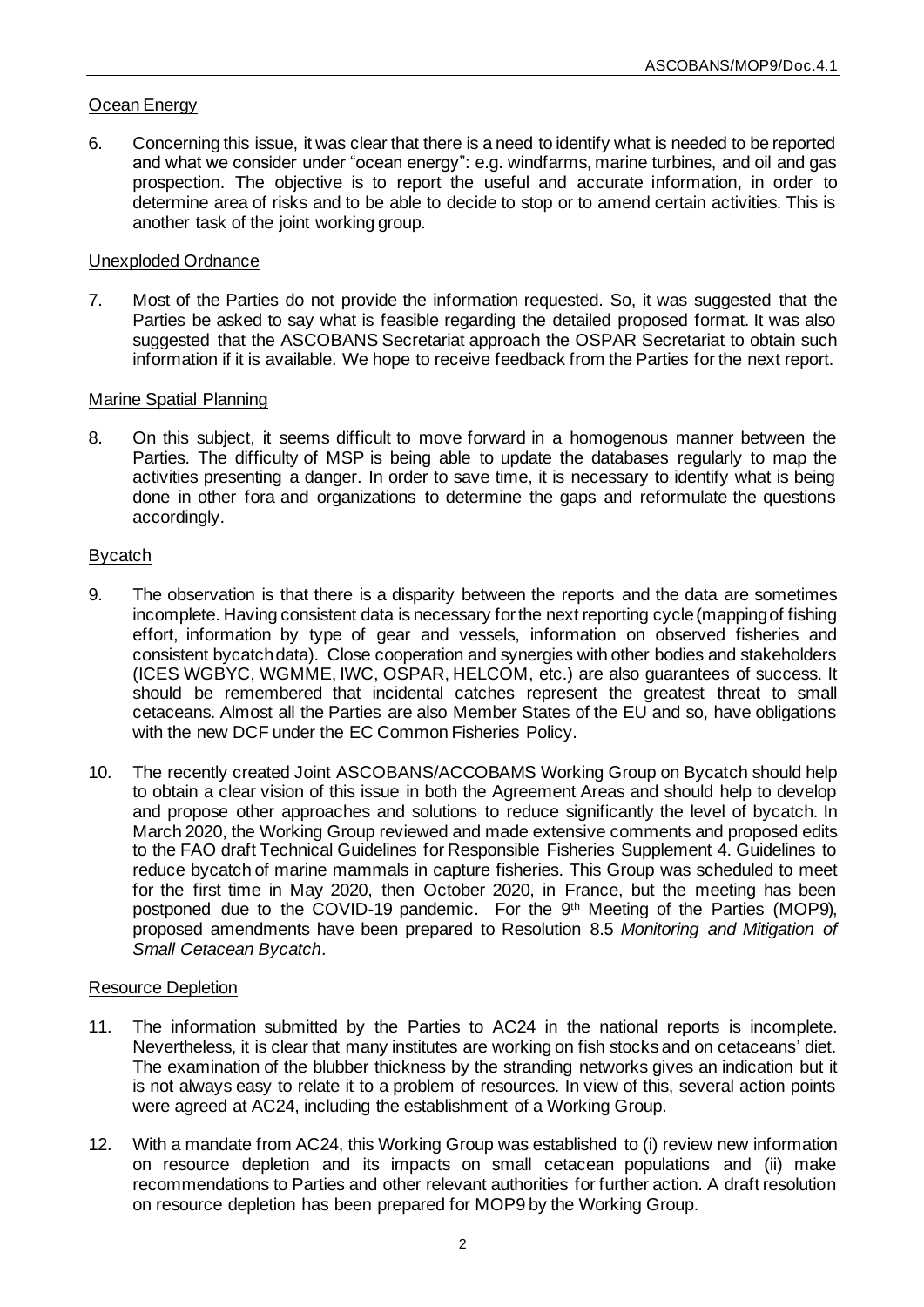## Marine Debris

- 13. As the impacts of marine debris on cetaceans are not yet clear (outcomes of the joint ACCOBAMS/ASCOBANS/RAC-SPA workshop, ECS 2018) and as such, there is a need to standardize necropsy protocols in close cooperation with experts.
- 14. Knowing that a Workshop was planned for the Second World Marine Mammal Science Conference (Barcelona, Spain, December 2019) on the subject, AC25 requested a report to MOP9 on the outcomes of this workshop. It was agreed at AC25 to prepare a draft resolution on marine debris to encourage Parties to collaborate on identifying, prioritizing and mitigating the impacts of marine debris. The draft resolution is available on the MOP9 webpage.

#### Surveys and Research

- 15. As was also the case with other issues, the National Reports were incomplete and inconsistent from most countries. This fact is disappointing but probably due to the first round of the new National Reporting format. There is certainly a need for clear quidance to ensure more standardized data from the Parties.
- 16. National Reports are a way to assess the implementation of the Agreement and to determine the needs to move forwards. Therefore, Parties are encouraged to be more attentive at the time of completing the reports and make sure to call on the right people and experts. One of the positive action points from AC24 was to request Parties to support SCANS-type surveys with a six-year frequency instead of every decade, which is better for estimating abundance trends and being synchronous with the MSFD reporting cycles. Parties are also encouraged to closely collaborate and coordinate in accordance to the species range.

#### Strandings and Necropsies

- 17. Strandings are a source of biological samples of small cetaceans that help to improve the understanding of the cause of mortality, reproductive status, and population health. The National Reports on the topic were incomplete. This is probably due to the disparity of the networks and organizations monitoring stranding in the countries. Nevertheless, there is some positive progress on this issue. Indeed, the initiative for having a new international database for marine mammal stranding and necropsy discussed at AC23 was launched.
- 18. A joint ACCOBAMS/ASCOBANS/ECS/IWC/RAC-SPA workshop was held at the ECS conference in 2018 to update the best practice guidelines for strandings. In accordance with Resolution 8.10, a joint ACCOBAMS/ASCOBANS workshop was held in Padua, Italy in June 2019 to harmonize best practice guidelines for stranding events and necropsy. The outcome, [best practice protocol,](https://www.ascobans.org/en/document/best-practice-cetacean-post-mortem-investigation-and-tissue-sampling-0) is proposed for adoption at MOP9.

#### Cetacean Watching Industry and Recreational Sea Use

- 19. This activity can cause disturbance to cetaceans, and in some countries (France and the UK) the number of whale watching operations has increased, while it remained stable in others. There are several codes of conduct, but there is no common or clear definition of harassment. No swim-with cetacean activities were reported. Parties are urged to produce maps and to keep records of cetacean harassment cases.
- 20. For EU Member States, there is an obligation for strict measures of protection under the EU Habitats Directive. At this stage, review the information should continue with probably a need for approaches for species and regional codes of conduct. The ASCOBANS Secretariat could post on its website these codes of conduct. As an action point from AC25, the Secretariat will collaborate with the ACCOBAMS Secretariat to mitigate pressures from cetacean watching.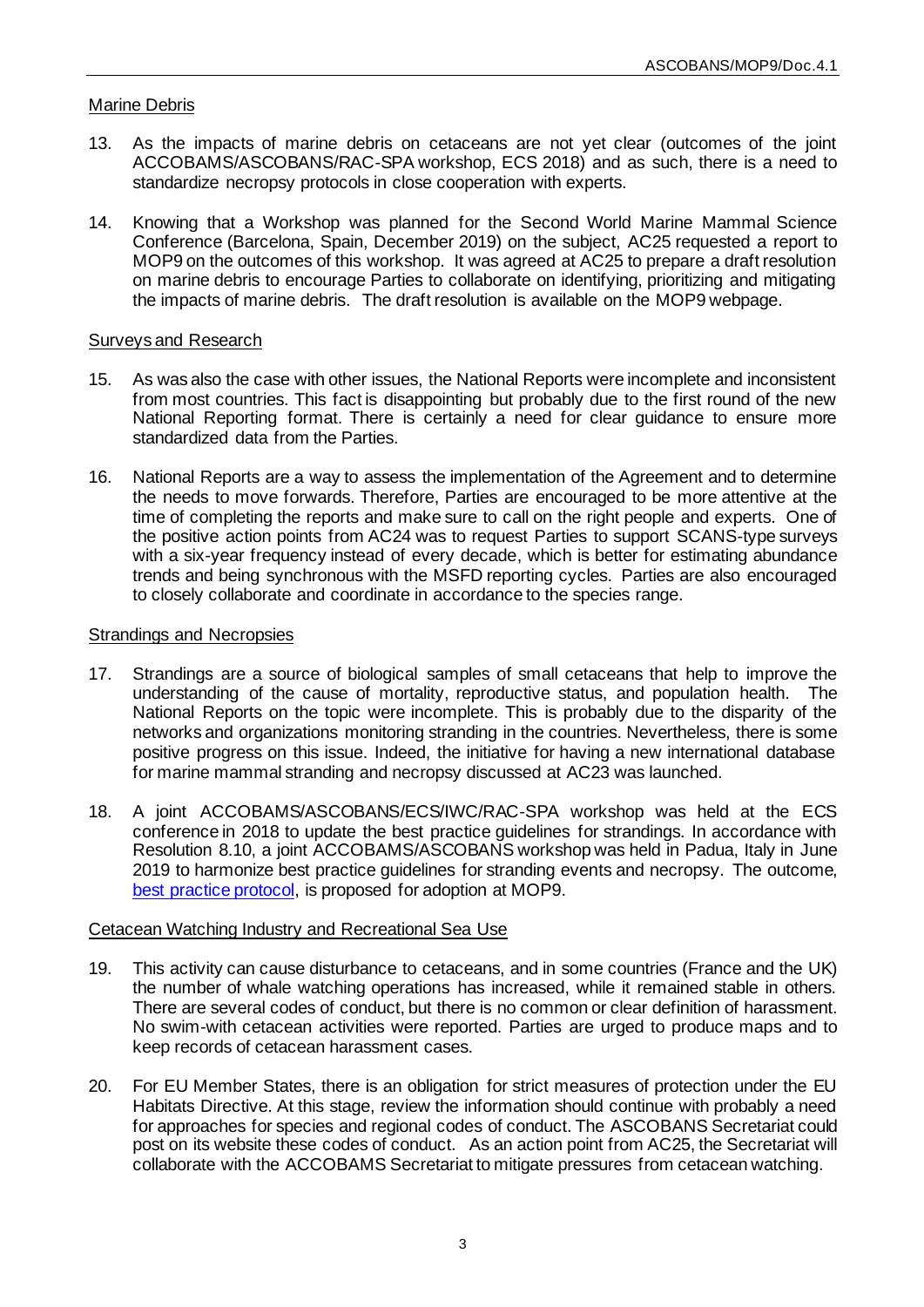#### Pollution and Hazardous Substances

21. The sources of data are mainly obtained from necropsies of stranded animals. There is a need for more detailed necropsies in that way. The PCBs are the best monitored pollutants. Some countries are not continually monitoring the pollutants. The main important threats identified for cetaceans are PCBs and morbillivirus. The trend of pressure is unknown. Parties are encouraged to continue to ensure the monitoring of pollutants, those known to be endocrinedisrupting as well as pathogens. An Action Point was agreed at AC25 in that ASCOBANS should participate to IWC work on pollutants.

#### Ship Strikes

22. This issue is relatively new for ASCOBANS, as ship strikes concern particularly large cetaceans but even the cases of collisions with small cetaceans have increased. In some States there are mitigation measures mainly in Marine Protected Areas (MPAs). Ideally, Parties should identify areas of high risk. As an Action Point from AC25, ASCOBANS should coordinate with the IWC on streamlining national reporting to see how ASCOBANS information could feed into the global IWC ship strike database.

#### Climate Change and Physical Habitat Change

- 23. Warming waters, stronger storms, and change in prey distribution all these changes linked to climate change could affect small cetaceans. Physical habitat changes generated by constructions (wind farms, bridges, marine turbines, sand extraction, etc.) also have an impact on cetacean populations. Therefore, it is important to increase the monitoring of the abundance and the distribution of cetaceans in the Agreement Area.
- 24. The challenge is to determinate what is relevant to climate change and what is not relevant. In addition, the cumulative effects are more than probable. There is a need of an ecosystem approach. A Resolution in that way has been proposed.

## Marine Protected Areas

- 25. The synthesis of the national reports shows that the designation of MPAs for both Harbour Porpoises and Bottlenose Dolphins was done mainly under the EU Habitats Directive. Some areas have not been designated specifically for cetaceans, but the species do use these sites. Several countries reported conservation objectives and management measures. Surveys and monitoring are reported in certain areas.
- 26. In order to have a clear vision of the MPAs, AC25 listed as an Action Point that the UK would develop a map of the MPAs for the entire ASCOBANS Agreement area using maps from the Natura 2000, HELCOM, and OSPAR databases.
- 27. AC25 also agreed that a workshop on management of MPAs for small cetaceans should be organized. Finland offered to host the workshop in April 2020, but the event had to be postponed due to COVID-19 pandemic.

## **ASCOBANS Meetings, Working Groups and Workshops**

#### **Meetings**

28. The ASCOBANS AC has had three meetings during the four-year period: AC23 in September 2017 in Le Conquet, France; AC24 in September 2018 in Vilnius, Lithuania; and AC25 in September 2019 in Stralsund, Germany. At AC23, following MOP8, Sami Hassani (France) and Penina Blankett (Finland) were unanimously re-elected as Chair and Vice-Chair of the Advisory Committee for another four-year term.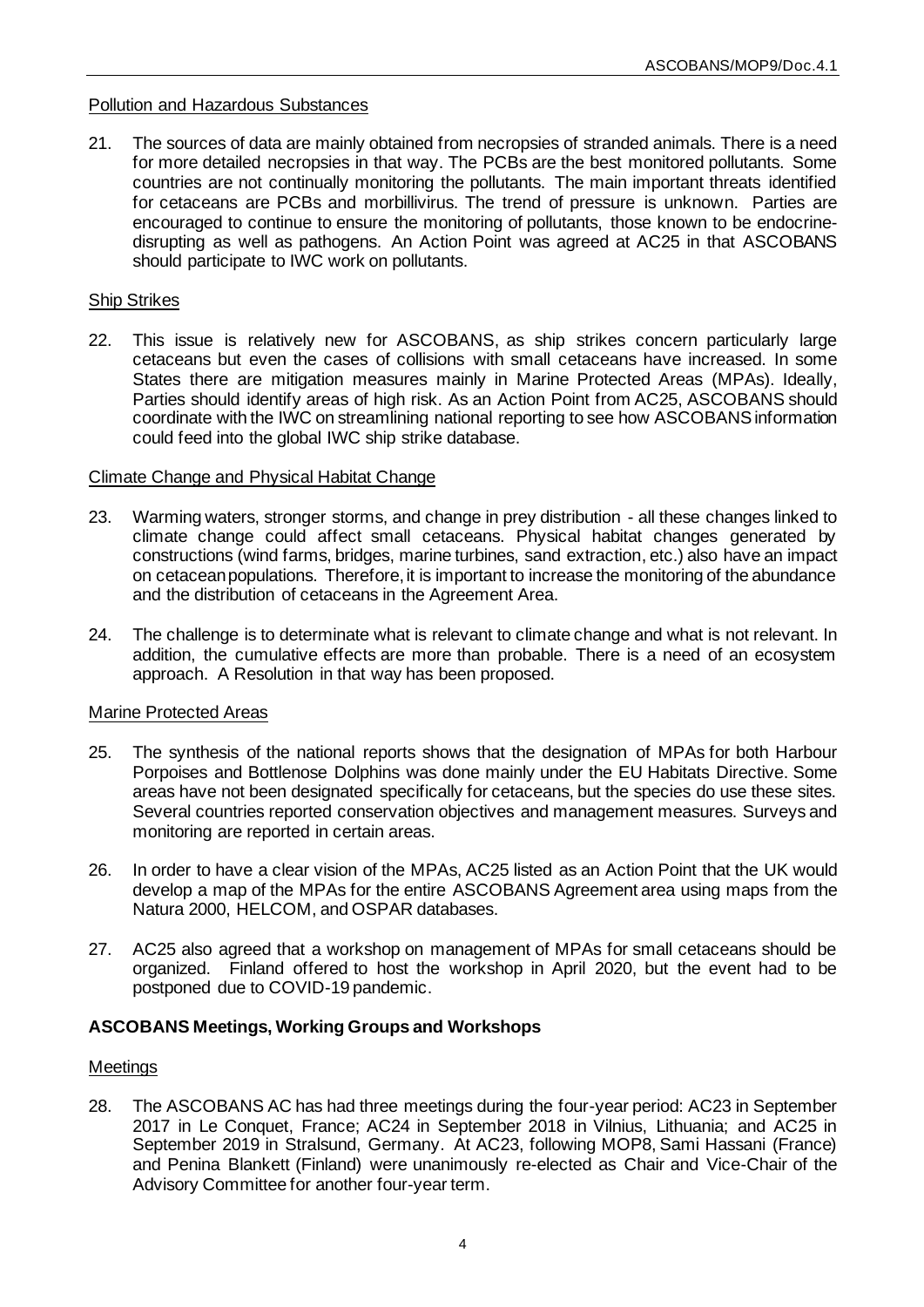29. Since the existence of the ASCOBANS Agreement, efforts have focused on the Harbour Porpoise and more recently on the Common Dolphin. But the Agreement is dedicated to all the small cetaceans. It was therefore decided that AC meetings devote special sessions for other species to determine the status, state of knowledge, and the gaps. It started at AC23 on the White Beaked Dolphin, then for the White-sided Dolphin at AC24, and finally for the Beaked Whales at AC25. It was agreed that AC26 would focus on the Bottlenose Dolphin.

## Working Groups established during the 2017-2020 Work Plan

- 30. During the discussions at AC23, it was decided to bring together the two bycatch working groups of the sister Agreements, ACCOBAMS and ASCOBANS, creating a Joint Bycatch Working Group. This was done to harmonize approaches and to ensure synergies. Reports of the working group can be accessed on the [ASCOBANS website.](https://www.ascobans.org/en/working_group/bycatch)
- 31. Regarding the emergency of the issue of resource depletion, considered as a potential threat to cetaceans, AC24 decided to establish a dedicated working group. Terms of reference for the group were adopted intersessionally, as requested by AC24.
- 32. The new National Reporting format was implemented for a better evaluation of the implementation of the Agreement. To improve this format, it was decided in 2018 at AC24, to create a specific intersessional Working Group. This was followed by the organization of a workshop in early 2019.
- 33. In line with Resolution 8.4, AC24 listed as an Action Point to finalize and approve a Species Action Plan (SAP) for the North-East Atlantic Common Dolphin, and to reconfirm a Steering Group to support the implementation of the SAP. The first meeting of the group was held prior AC25 in September 2019.

## **Workshops**

- 34. Each year of the current Work Plan (2017-2020), under the mandate of the Advisory Committee, ASCOBANS Secretariat, AC members and invited experts were involved in various workshops. Some, at the initiative of the Agreement, and others in collaboration with ACCOBAMS, ECS or another organizations. These workshops are a valuable help in moving forward in some of the sensitive issues of the Agreement.
- 35. Four workshops were organized in cooperation with ACCOBAMS namely an Expert Workshop 'Unacceptable Interactions and Bycatch' in February 2017 in Bonn, Germany, and two workshops at the ECS conference, one on noise in April 2017 in Middelfart, Denmark, and one on marine debris and cetacean stranding in April 2018 in La Spezia, Italy. In addition, a joint workshop was organized in June 2019 in Padua, Italy, on harmonization of the Best Practices for Necropsy of Cetaceans and for the Development of Diagnostic Frameworks.
- 36. The Intersessional Working Group on National Reporting convened in February 2019 in Bonn, Germany, to develop questions for the national reporting form, covering sections for the year 2019 as mandated in Resolution 8.1. In addition, as mentioned above, a workshop on Management of MPAs for Small Cetaceans was planned to take place in April 2020, but due to the COVID-19 outbreak, it has been postponed to a later date.

## **Cooperation with other Organizations**

37. For a long time, ASCOBANS wanted to be able to benefit from the insights on EU Policy in order to be in line with its own initiatives, to contribute to a harmonization in the conservation approaches as well as to be able to feed by Its expertise on regulatory aspects. In 2018 and 2019, we had the pleasure of welcoming representatives from the European Commission to attend AC and associated meetings. The contribution of these representatives on the new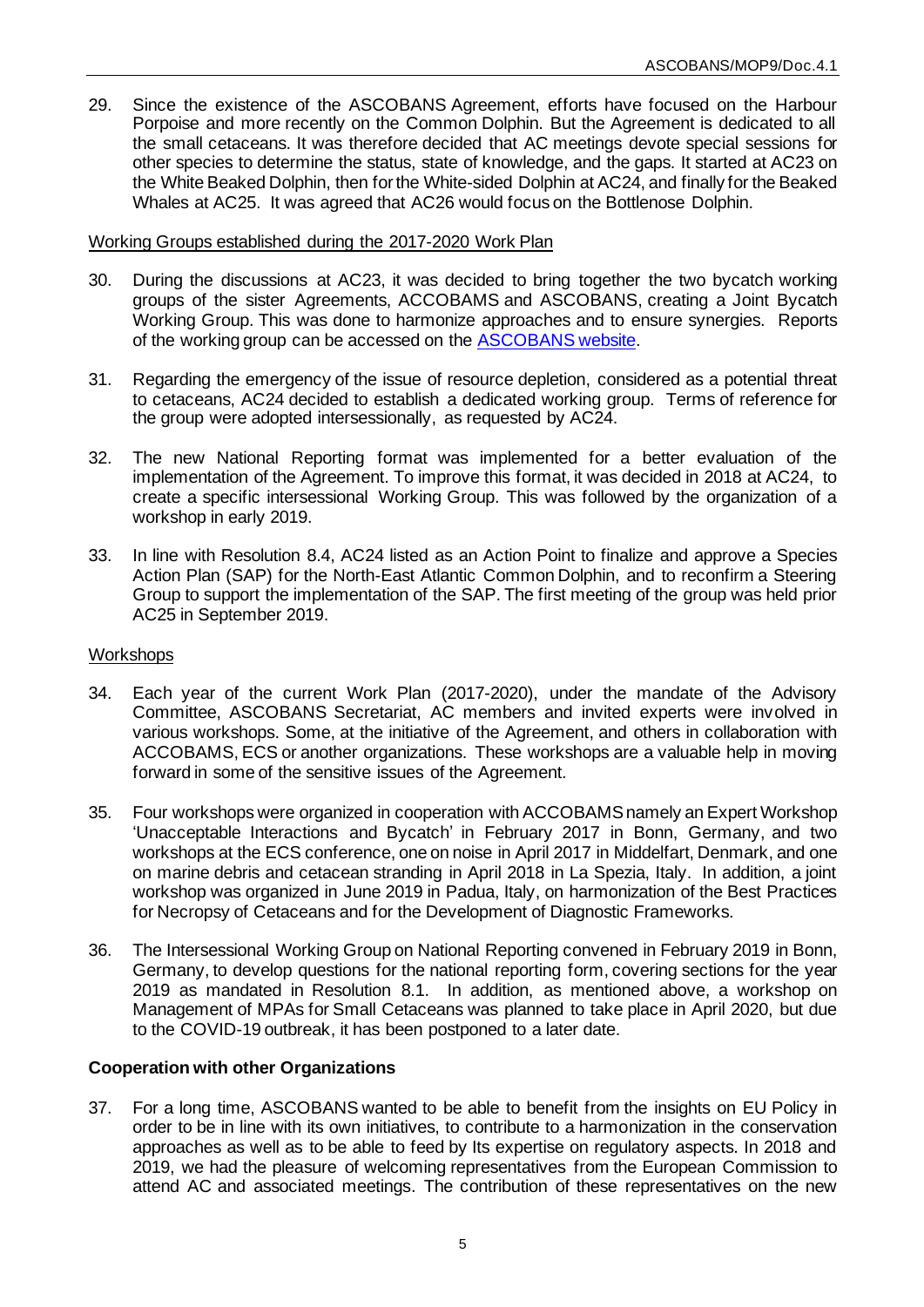European regulations (CPF, DCF, Technical Measures Regulation 2019/1241, MSFD), the European fisheries funds (European Maritime and Fisheries Fund) was appreciated.

- 38. Concerning cooperation with fishery sector, there has been improvement especially from the EU Commission side. Representatives from both DG Environment and DG MARE have attended AC meetings as well as meetings of the Jastarnia, North Sea, and Common Dolphin Group. The issue of the Baltic Harbour Porpoise has been discussed at e.g. EU Marine Expert Group Meetings and also at the Baltfish meeting in summer 2020. This looks very promising, as it has taken years for ASCOBANS to raise the critical situation of Baltic Sea Harbour Porpoises to the attention of the Commission.
- 39. Also, cooperation with the "mother" agreement, CMS, has been good and has given added value and impact to ASCOBANS work. Among others, ASCOBANS Parties were encouraged to submit species proposals for CMS COP13. Unfortunately, the proposal to include the Baltic Sea Harbour Porpoise and Iberian harbour porpoise to the CMS Annex I failed, but ASCOBANS should encourage Parties to submit it to the next CMS COP, scheduled for 2023.
- 40. Cooperation with other bodies must be maintained and developed. It is indeed illusory to implement conservation actions without considering what is done elsewhere. Actions must combine, complement, and enrich each other. For a long time, the emphasis has been on exchanges either by representation of ASCOBANS in other instances or by inviting members of these instances. Cooperation with ACCOBAMS is a strong reality and is reflected in joint working groups. This is also true with e.g. IWC, HELCOM, and OSPAR: some of our AC members are also members of these bodies.
- 41. With NAMMCO, unfortunately, we have not been able to achieve the same cooperation during this reporting period. However, we encourage the maintenance of contacts and efforts to try to establish close cooperation with NAMMCO. Noting that members of ASCOBANS, encouraged by the AC, had participated in NAMMCO's Harbour Porpoise meetings, such as the Joint International Workshop on the Status of Harbour Porpoises in the North Atlantic, in December 2018 in Norway, and the meeting of the Scientific Committee Working Group on Harbour Porpoise, in March 2019 in Denmark.
- 42. AC Members and Observers reported back from key meetings and conferences to AC23. Regarding ASCOBANS representation, looking at the [Secretariat report](https://www.ascobans.org/en/document/report-ascobans-secretariat-mop9) from the four-year period it can be concluded that ASCOBANS has been well represented in many relevant fora.

## **Species Action Plans**

- 43. During this Work Plan, the Conservation Groups met regularly either the day or a few months before the AC. On behalf of the AC, we would like to express appreciation to the Group Chairs for their volunteer commitments, seriousness, and dependability. Their investment of time makes it possible to facilitate these meetings to evaluate the application of these Plans, to make them live and evolve. We must also thank the historic and new members who have always been active and reactive either in sessions or during the many intersessional exchanges. Each year the work of these Groups is presented during the AC meeting and results in lists of actions and recommendations.
- 44. In addition to the Baltic Harbour Porpoise Recovery Plan (Jastarnia Plan), the North Sea Harbour Porpoise Conservation Plan, and more recently the Western Baltic Harbour Porpoise Conservation Plan, the Belt Sea and the Kattegat (WBBK), the Parties adopted a new Species Action Plan (SAP) in 2019 dedicated to the Common Dolphin in the North-East Atlantic. As requested by AC25, proposed amendments to Resolution 8.4 have been prepared by the SAP Steering Group. This SAP is also an opportunity to establish close cooperation with the Range States in the Extension Area of the Agreement that are also Parties to ACCOBAMS. The effectiveness of the Plan depends on it entirely.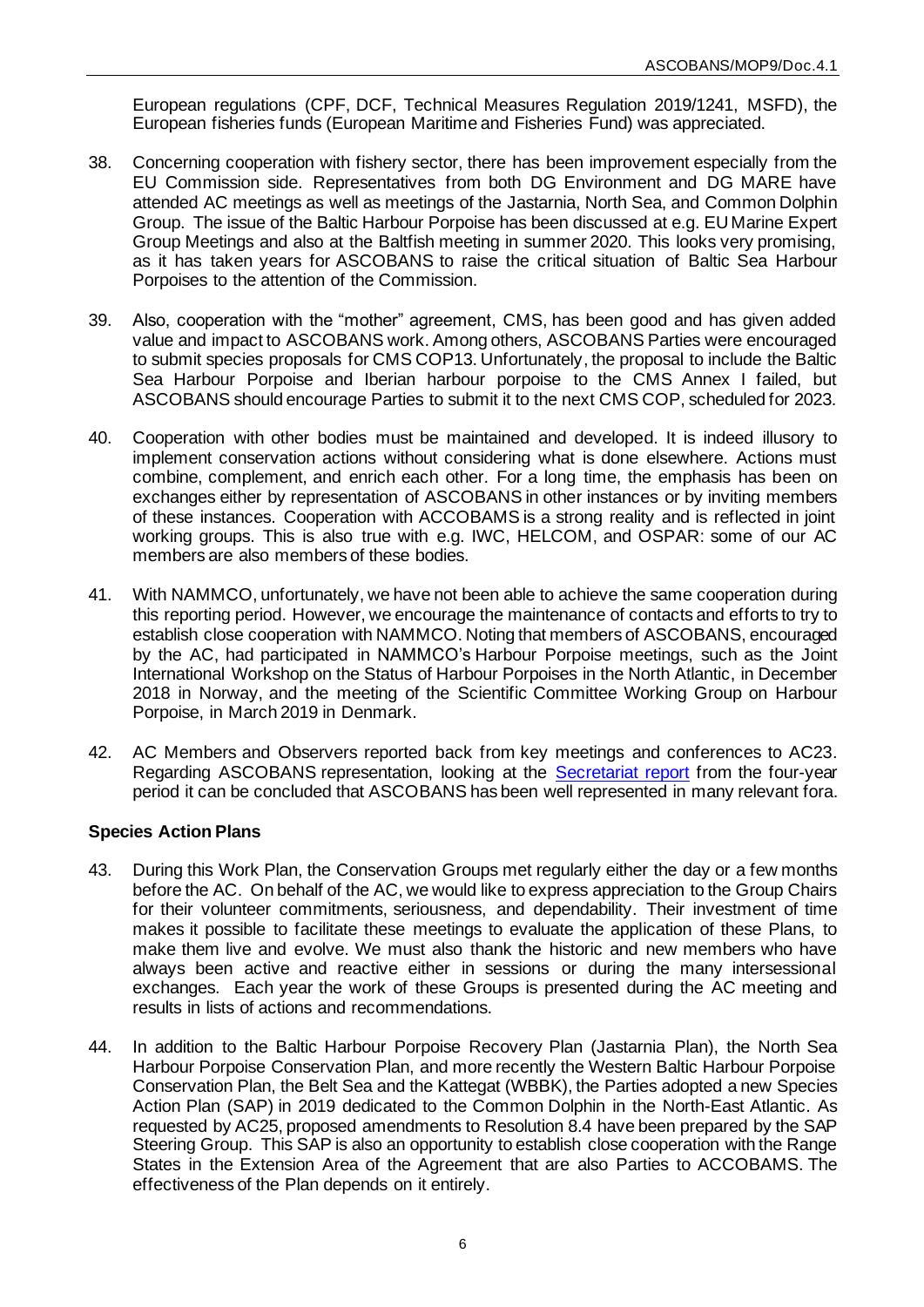- 45. To guarantee the success of these Plans, a transboundary approach is needed as a close collaboration with other bodies concerned with marine species and ecosystems. This is how in 2017, the AC approached the Trilateral Wadden Sea Cooperation (TWSC) Secretariat with the request to further include the Harbour Porpoise under the TWSC and to foster stronger cooperation with ASCOBANS.
- 46. Therefore, it is imperative to be able to sustain the positions of coordinators for these Plans. So far, thanks to the voluntary contributions that allow coordinator positions of the Harbour Porpoise Plans. The latest in date was a part-time position, which is not enough to ensure a complete mission. It is why, in the case of projects requiring funding, the positions of Coordinators of the Harbour Porpoise Plans and one for the Common Dolphin were listed during AC25.
- 47. The implementation of the Harbour Porpoise plans, was regularly evaluated by the relevant Steering Groups and coordinators during the reporting period. Progress reports can be found on the [Jastarnia](https://www.ascobans.org/en/working_group/jastarnia) and [North Sea Group](https://www.ascobans.org/en/working_group/north_sea) meeting pages. Some progress still has to be made to reach all the objectives of the plans. The related groups during their annual meetings have produced very clear reports with lists of action points for endorsement by the AC. We deeply believe that the success of these plans is dependant of close cooperation with the fisheries representatives and also by regular public awareness-raising activities and outreach.
- 48. It has long been discussed that a there is an emerging need to have a coordinator for the ASCOBANS Harbour Porpoise plans. During the four-year period, ASCOBANS funding has been allocated to hire a coordinator and also voluntary contributions from some Parties have made it possible to have coordinators. In 2018 Tiu Similä was appointed as the coordinator, but unfortunately, she could not continue for a long time, and in 2019 Ida Carlén (Chair of the Jastarnia Group) was recruited as the coordinator. Since April 2020, the coordination has been divided between Ms. Carlén (Jastarnia and WBBK Plans) and Peter Evans (North Sea Plan), who also chairs the ASCOBANS North Sea Group. This has been a very positive news for the effective implementation of the Harbour Porpoise plans, but further financial contributions are needed.

## **Budgetary and Administrative Issues**

- 49. At each of the three AC meetings, the Secretariat has presented a report on budgetary and administrative issues as recommended in the work plan, and Parties have accepted all these reports.
- 50. At AC24, the issue of the frequency of AC meetings under ASCOBANS was raised and noted that the meetings cycle was heavy compared with most CMS instruments. As requested by AC24, the Secretariat had prepared future options to AC25, for changing the periodicity of intervals between meetings of the AC and the content. The options resulted from comparisons with other instruments of the CMS Family. Four options ar[e presented](https://www.ascobans.org/en/document/options-future-meetings-advisory-committee-0) to MOP9. The possible revision of AC meetings' frequency and items discussed could bring more time to focus on scientific and conservation issues.
- 51. During the four-year period there has been less money to fund conservation projects. The main focus for funding has been to secure the coordination of the Harbour Porpoise Plans. There has also been voluntary funding from several Parties. For details of funded projects, see [ASCOBANS/MOP9/Doc.7.1a.](https://www.ascobans.org/en/document/report-secretariat-financial-and-administrative-matters-2017-2020)
- 52. It has been important to have a coordinator to enhance the protection of harbour porpoise in the plan areas and improved cooperation e.g. with EU Commission. In addition, in 2019 it was recognised that it would be important to ensure resources for implementation of the Common Dolphin Action Plan. It is very important that the ASCOBANS has also started to have other species action plans in the Agreement area.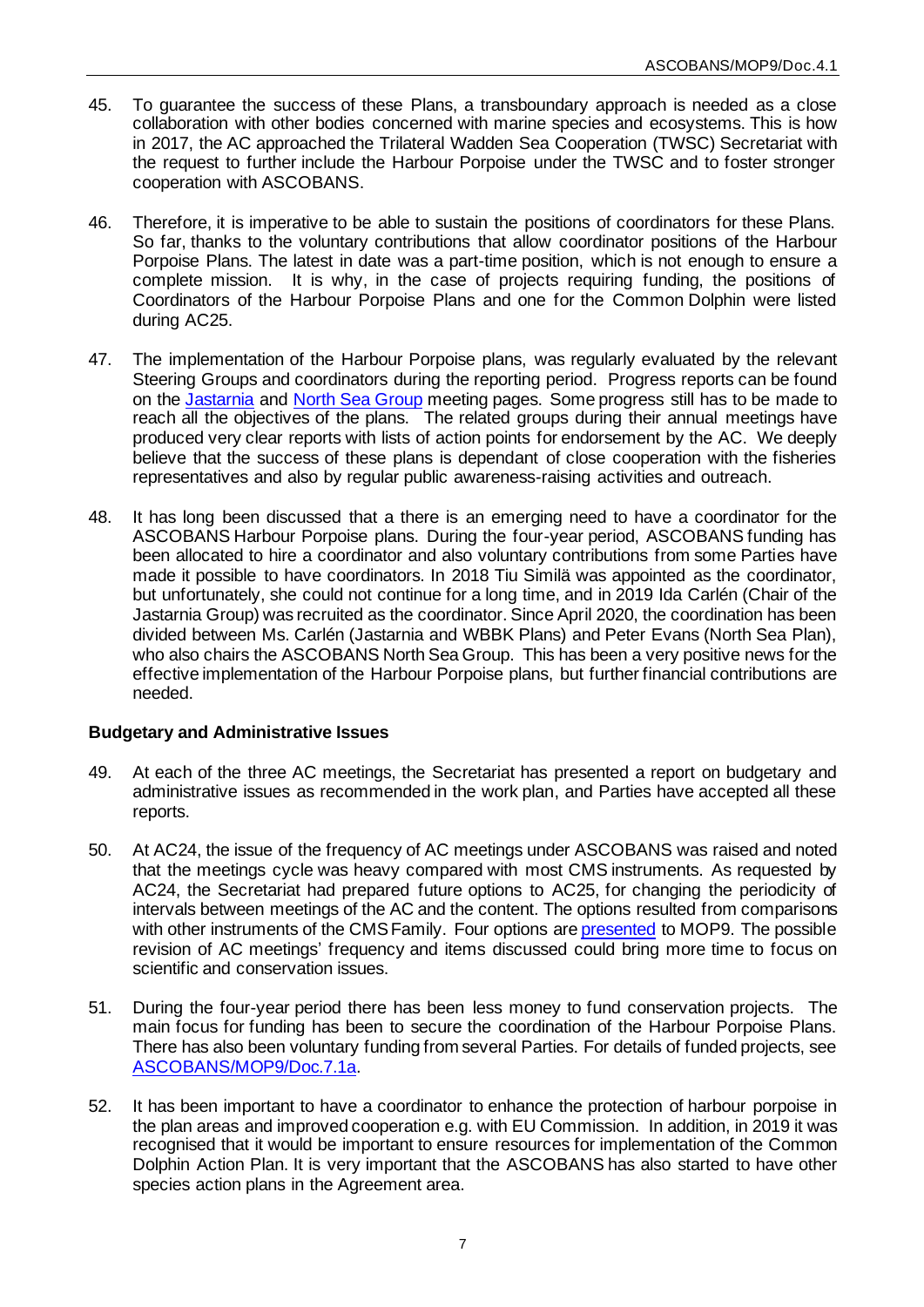## **Publicity and Outreach**

- 53. We would like to stress the importance of raising awareness. Awareness-raising does not have the prestige of scientific work that it deserves. Indeed, the conservation of species and habitats cannot succeed and be effective without the support of the citizens and stakeholders. And this, starting with the youngest. Parties and NGOs must continue to lead, encourage, and support such actions.
- 54. At each AC meeting, the Secretariat has reported on its activities concerning outreach. These have been numerous and varied whether in public events, exhibitions, social networks, websites and participation in conferences and meetings. One of the highlights in this reporting period was the 25<sup>th</sup> anniversary celebration of the Agreement. Part of this celebration was the publication of a book - se[e ASCOBANS/MOP9/Doc.4.2](https://www.ascobans.org/en/document/report-ascobans-secretariat-mop9) for details - which includes numerous contributions of current and past members of our Advisory Committee.
- 55. All in all, outreach has been good, lots of information and outreach materials can be found from the ASCOBANS webpage and the ASCOBANS Facebook page has also been a useful channel to promote ASCOBANS activities.

## **Institutional Issues**

## Accession to the Agreement and the acceptance of the amendment to the Agreement

- 56. During this period there has been no change in accession to the Agreement. At the moment, the economic situation has improved in Europe, so there could have been a better opportunity to have more countries to accede to the agreement. Unfortunately, the break of COVID-19 pandemic in 2020 will probably change again the economic situation.
- 57. At AC25, concerning the acceptance for the 2003 amendment to the Agreement, it was noticed that eight of the ten Parties had accepted the amendment extending the Agreement Area - Belgium and Lithuania were the two that had not. Both Parties said that there has been progress, but no official notification has been received yet. Regarding the possibility to have the EU as Party, it was noted that it would be important to first explore the accession of other EU Member States that were Range States of the Agreement but were currently not a Party. Efforts to have more countries to join ASCOBANS should continue in the future.

## National reporting

- 58. Most reports have been received and all the submitted National Reports are available on the [ASCOBANS website.](https://www.ascobans.org/en/documents/national-reports)
- 59. MOP8 in 2016 decided to switch to a new reporting procedure whereby only relatively few key issues would be considered at each annual Advisory Committee on a rotational basis (Resolution 8.1). Only once every four years, from MOP to MOP, would a complete national report cycle take place. AC23 was requested to review both the format and the information submitted, as well as recommend follow-up action which would then be
- 60. To develop the reporting form, AC24 decided to establish an Intersessional Working Group on National Reporting. Given that AC24 did not allocate funding to engage a consultant, and that the group members had limited time and capacity working on a voluntary-basis, the Working Group concentrated on the most critical task: creating national report questions for sections for AC25. Further updates were done during the intersessional period between AC25 and MOP9, but there are still parts of the process that could not be completed, namely national reporting questions for all sections in an online data entry format. That should be task for the upcoming period.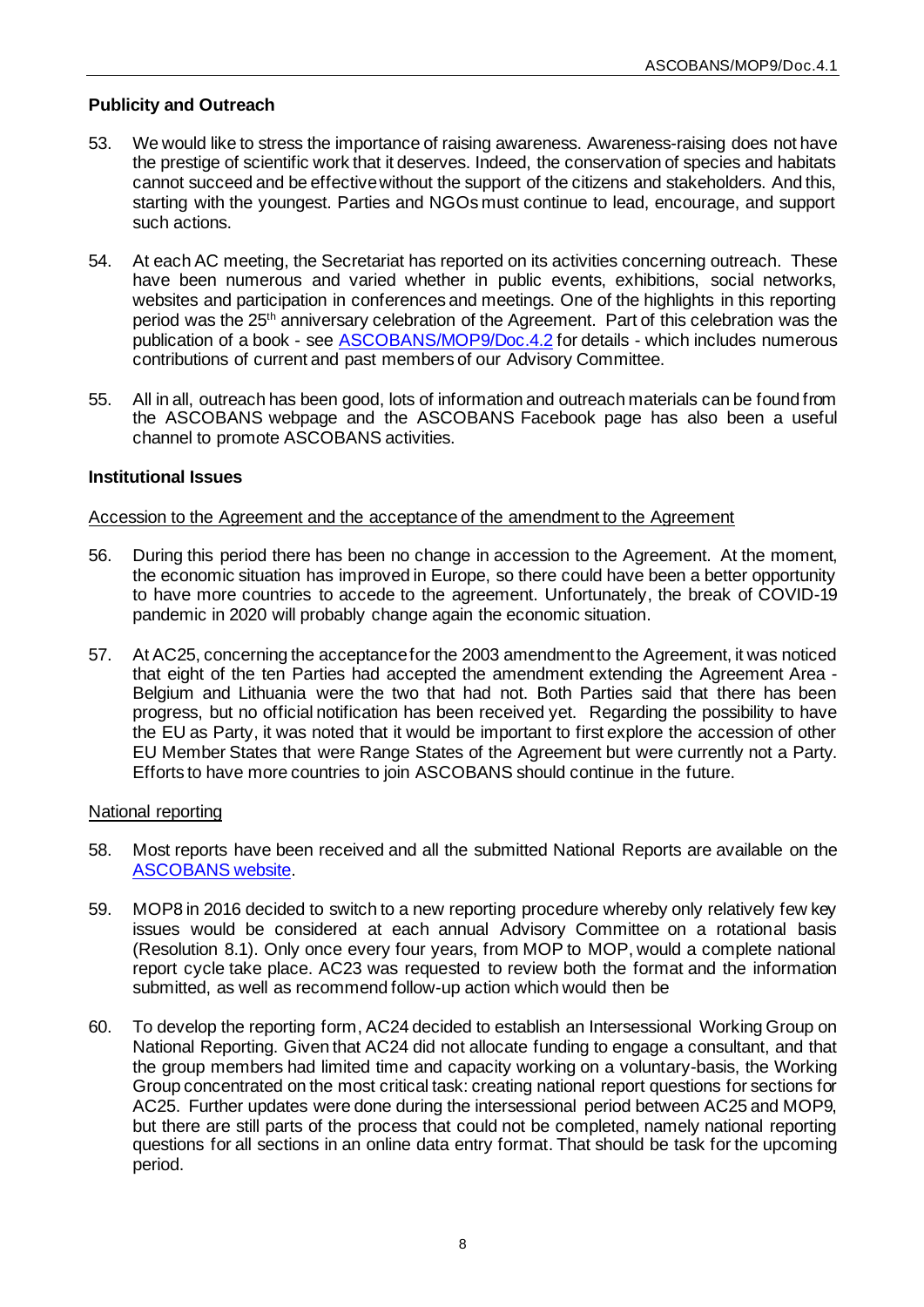61. The revision of the National Reporting format has required a lot of work, and thanks goes to Meike Scheidat (Chair) and members of the Intersessional Working Group on National Reporting for the work they have done.

# **Conclusions**

- 62. Thus, if we compare the Work of the Advisory Committee between 2017 and 2020 with the Work Plan 2017-2020, listed in Resolution 8.2, we can note that most of the actions have been carried out. Of course, progress remains to be made. One of these actions is the National Reporting Format. It is in one hand, the way to evaluate the implementation of the Agreement and, on the other hand, the way to obtain comparable and useful data provided by the Parties. It is the reason why it has been included in 'Actions Requiring Funding' in the reporting period.
- 63. We must ensure that our Conservation Plans as well as Action Points, Recommendations and Resolutions be implemented effectively and coherently. This will not happen without a transboundary approach and without the involvement and acceptance of the professionals of the sea (fishermen and their representatives, other sea users) and other stakeholders. This is why, we really need, as already said, Coordinators for these Plans, even if the Chairs of the Working Groups are doing remarkable work that should be acknowledged once again.
- 64. There has been significant progress of cooperation both with our sister Agreement and other fora. A good adequacy of European policy and of ASCOBANS must allow an integrated approach. ASCOBANS must remain a forum of proposals and initiatives within the CMS Family and in other regional and international agreements and bodies. Continuous efforts have been made to organize joint workshops with ECS, ACCOBAMS and CMS, and to encourage close collaboration between groups and/or with other agreements and bodies and NGOs.
- 65. Efforts and progress have been regularly made by Parties, NGOs and the secretariat to promote the agreement and develop information materials. We also have to continue to solicit Range States to accede to the Agreement and to encourage fisheries representatives to attend the AC. We have been pleased to have the EU Commission attend our meetings, both from DG ENV and DG MARE.
- 66. The Advisory Committee met formally three times between 2017 and 2019. These meetings were supplemented by an enormous amount of time put in by Advisory Committee members in between. We also owe thanks to the valuable and constructive input by representatives from non-Party Range States, IGOs and NGOs. The experts' help in key areas of work has also been indispensable. We are extremely grateful for all of this work, without which most of the above achievements would have not been possible. For future AC meetings, it would be desirable to have representatives of fisheries and other stakeholders to enhance the discussion in keeping with our inclusive and collaborative way of working.
- 67. Evidence of this fruitful work is the number of Actions Points and Recommendations, the motions for Resolutions that MOP9 must consider, the workshops in which the agreement has been involved, the creation of new Working Groups, and the new Species Action Plan. We need to go even further, to improve the data collection and their standardization.
- 68. We also need to ensure that the Resolutions are fully effective in the Agreement Area. We have been involved in the work of ASCOBANS for a little over twenty years, so we are able to see the remarkable progress.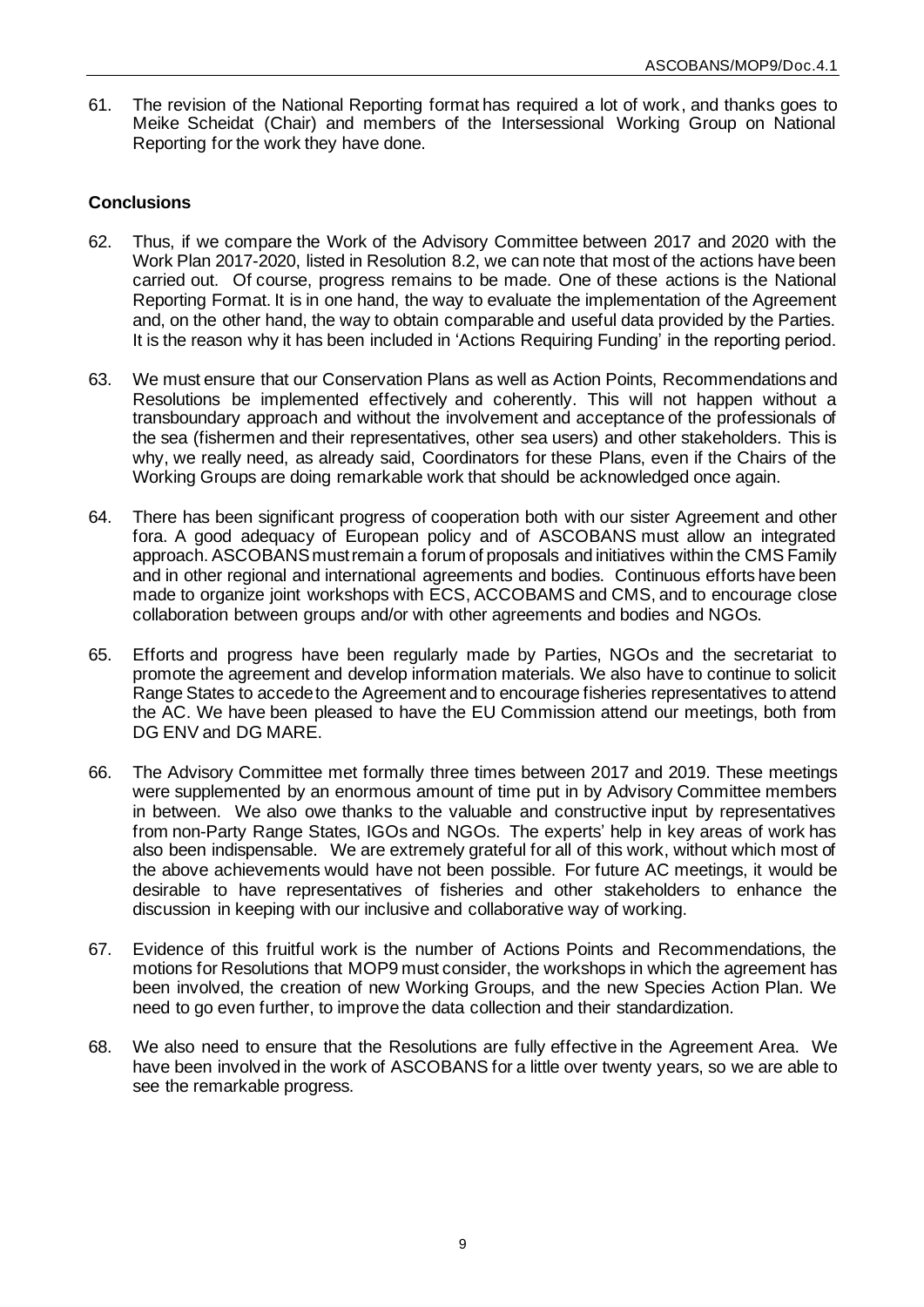# **Annex 1: Evaluation Index**

The evaluation of the Activities in the 2017-2020 Work Plan below is largely subjective and indicates whether the action was addressed sufficiently (++), partly sufficiently (+), partly, but not sufficiently (−), or not addressed (−−).

| <b>WORK PLAN ACTIVITY</b>                                                                                                                                                                                                                                                                                                                                                                                                                                                                                                                                                                                                                                                                                                                                        | <b>Evaluation</b> |
|------------------------------------------------------------------------------------------------------------------------------------------------------------------------------------------------------------------------------------------------------------------------------------------------------------------------------------------------------------------------------------------------------------------------------------------------------------------------------------------------------------------------------------------------------------------------------------------------------------------------------------------------------------------------------------------------------------------------------------------------------------------|-------------------|
| <b>Habitat Conservation and Management</b>                                                                                                                                                                                                                                                                                                                                                                                                                                                                                                                                                                                                                                                                                                                       |                   |
| <b>Fisheries-related Threats</b>                                                                                                                                                                                                                                                                                                                                                                                                                                                                                                                                                                                                                                                                                                                                 |                   |
| 1. Review new information on bycatch and associated strandings, bycatch<br>mitigation and monitoring measures, including remote monitoring and any further<br>new techniques as well as local initiatives, and fisheries effort. Make<br>recommendations to Parties and other relevant authorities for further action.                                                                                                                                                                                                                                                                                                                                                                                                                                           | $^{\mathrm{+}}$   |
| 2. Developed a joint working group with ACCOBAMS on bycatch.                                                                                                                                                                                                                                                                                                                                                                                                                                                                                                                                                                                                                                                                                                     | $^{\mathrm{+}}$   |
| 3. Review whether the following remain appropriate, bearing in mind the overall<br>objective of the Agreement to achieve and maintain a favourable conservation<br>status for small cetaceans, and to make recommendations to Parties as<br>appropriate:<br>(a) the current maximum annual removal rate of 1.7 per cent of the best available<br>estimate of abundance<br>(b) the current intermediate precautionary aim of reducing bycatch to less than 1<br>per cent of the best available estimate of abundance<br>(c) the objective of restoring and/or maintaining management units or populations to<br>80 per cent or more of their carrying capacity<br>(d) the assessment/management units that have been proposed for regularly<br>occurring species. | $+/-$             |
| 4. Make recommendations on appropriate triggers indicating when an<br>environmental limit (an unacceptable interaction) is at risk of being reached or<br>exceeded.                                                                                                                                                                                                                                                                                                                                                                                                                                                                                                                                                                                              |                   |
| 5. Review new information on resource depletion and its impacts on small<br>cetacean populations. Make recommendations to Parties and other relevant<br>authorities for further action.                                                                                                                                                                                                                                                                                                                                                                                                                                                                                                                                                                          | $\ddot{}$         |
| Disturbance (incl. potential physical impacts)                                                                                                                                                                                                                                                                                                                                                                                                                                                                                                                                                                                                                                                                                                                   |                   |
| 6. Review new information on underwater noise, its impacts on small cetaceans<br>and their prey species, mitigation measures, technological developments, practices<br>and guidelines. Make recommendations to Parties and other relevant authorities for<br>further action.                                                                                                                                                                                                                                                                                                                                                                                                                                                                                     | $^{\mathrm{+}}$   |
| 7. Review new information on ocean energy, its impacts on small cetaceans,<br>mitigation measures, technological developments, best practices and guidelines.<br>Make recommendations to Parties and other relevant authorities for further action.                                                                                                                                                                                                                                                                                                                                                                                                                                                                                                              |                   |
| 8. Review new information on the cetacean watching industry, impacts on small<br>cetaceans, best practices and guidelines. Make recommendations to Parties and<br>other relevant authorities for further action.                                                                                                                                                                                                                                                                                                                                                                                                                                                                                                                                                 | $+/-$             |
| 9. Review new information on <b>recreational sea use</b> , impacts on small cetaceans,<br>best practices and guidelines. Make recommendations to Parties and other relevant<br>authorities for further action.                                                                                                                                                                                                                                                                                                                                                                                                                                                                                                                                                   |                   |
| 10. Review new information on other sources of disturbance, impacts on small<br>cetaceans, best practices and guidelines. Make recommendations to Parties and<br>other relevant authorities for further action.                                                                                                                                                                                                                                                                                                                                                                                                                                                                                                                                                  |                   |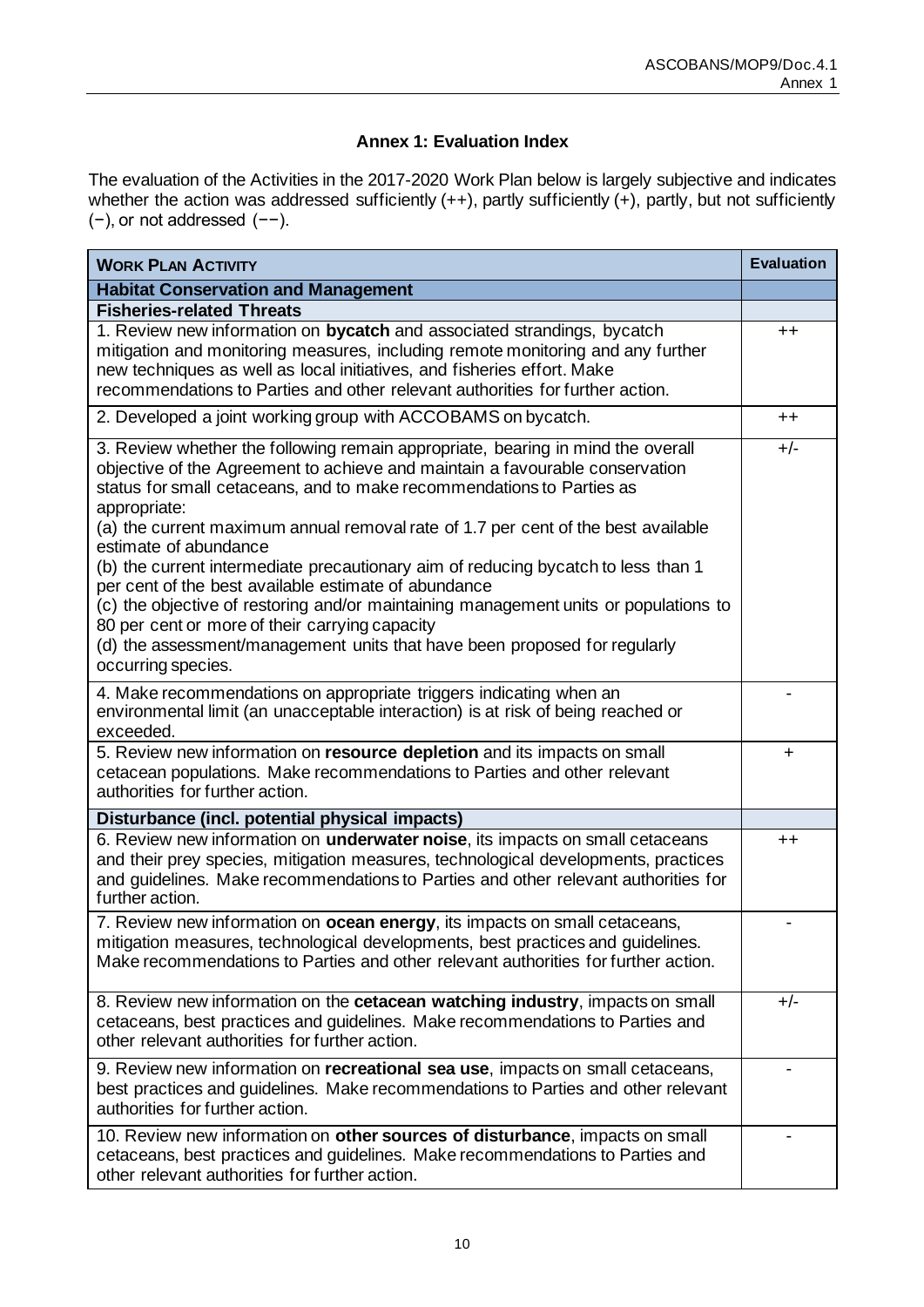| <b>WORK PLAN ACTIVITY</b>                                                                                                                                                                                                                                                                                 | <b>Evaluation</b> |
|-----------------------------------------------------------------------------------------------------------------------------------------------------------------------------------------------------------------------------------------------------------------------------------------------------------|-------------------|
| 11. Review new information on underwater munitions, their impacts on small<br>cetaceans and cetacean habitat, and methods for their environmentally-friendly<br>removal. Make recommendations to Parties and other relevant authorities for further<br>action.                                            |                   |
| 12. Review new information on <b>marine debris</b> (ingestion and entanglement),<br>including microplastics, and its impacts on small cetaceans. Make<br>recommendations to Parties and other relevant authorities for further action.                                                                    | ÷                 |
| 13. Review new information on other forms of <b>pollution</b> and hazardous substances,<br>and their impacts on small cetaceans. Make recommendations to Parties and other<br>relevant authorities for further action.                                                                                    | $\ddot{}$         |
| 14. Review new information on ship strikes and their impacts on small cetaceans.<br>Make recommendations to Parties and other relevant authorities for further action.                                                                                                                                    | $+/-$             |
| 15. Review new information on climate change and ocean acidification, and the<br>impacts these have on small cetaceans, their prey and their habitat. Make<br>recommendations to Parties and other relevant authorities for further action.                                                               |                   |
| 16. Review new information on physical habitat change, e.g. from construction,<br>and its impacts on small cetaceans, their prey and their habitat. Make<br>recommendations to Parties and other relevant authorities for further action.                                                                 |                   |
| 17. Review new information on any other issues, including emerging issues posing<br>a potential threat, and the impact they have on small cetaceans, their prey and their<br>habitat. Make recommendations to Parties and other relevant authorities for further<br>action.                               |                   |
| <b>Management of Cumulative Impacts</b>                                                                                                                                                                                                                                                                   |                   |
| 18. Review best practice approaches to management of cumulative impacts on<br>small cetaceans and their habitats, such as marine spatial planning. Make<br>recommendations to Parties and other relevant authorities for further action.                                                                  |                   |
| 19. Contribute to the development of risk maps showing the spatial and temporal<br>(by season) distribution of activities that have an impact on cetaceans, including<br>information provided in National Reports, taking into account the work done by other<br>organizations (funding may be required). |                   |
| <b>Area-based Conservation / Marine Protected Areas</b>                                                                                                                                                                                                                                                   |                   |
| 20. Review best practice approaches to management of marine protected areas for<br>small cetaceans. Make recommendations to Parties and other relevant authorities<br>for further action.                                                                                                                 | ÷                 |
| 21. Contribute to the development of a map of MPAs where cetaceans form part of<br>the selection criteria, for the entire ASCOBANS Area, including information provided<br>in National Reports, taking into account the work done by other organizations<br>(funding may be required).                    |                   |
| <b>Species Action Plans and Regional Initiatives</b>                                                                                                                                                                                                                                                      |                   |
| 22. Evaluate progress in the implementation of the Recovery Plan for Baltic Harbour<br>Porpoises (Jastarnia Plan), establish further implementation priorities, carry out the<br>periodic review of the Plan and promote the implementation of the Plan.                                                  | $++$              |
| 23. Evaluate progress in the implementation of the Conservation Plan for Harbour<br>Porpoises in the North Sea, establish further implementation priorities, carry out the<br>periodic review of the Plan and promote the implementation of the Plan.                                                     | $^{\mathrm{+}}$   |
| 24. Evaluate progress in the implementation of the Conservation Plan for Harbour<br>Porpoises in the Western Baltic, the Belt Seas and the Kattegat, establish further<br>implementation priorities, carry out the periodic review of the Plan and promote the<br>implementation of the Plan.             | $++$              |
| 25. Finalize the Conservation Plan for Common Dolphins and circulate it to the<br>Parties for adoption.                                                                                                                                                                                                   | $++$              |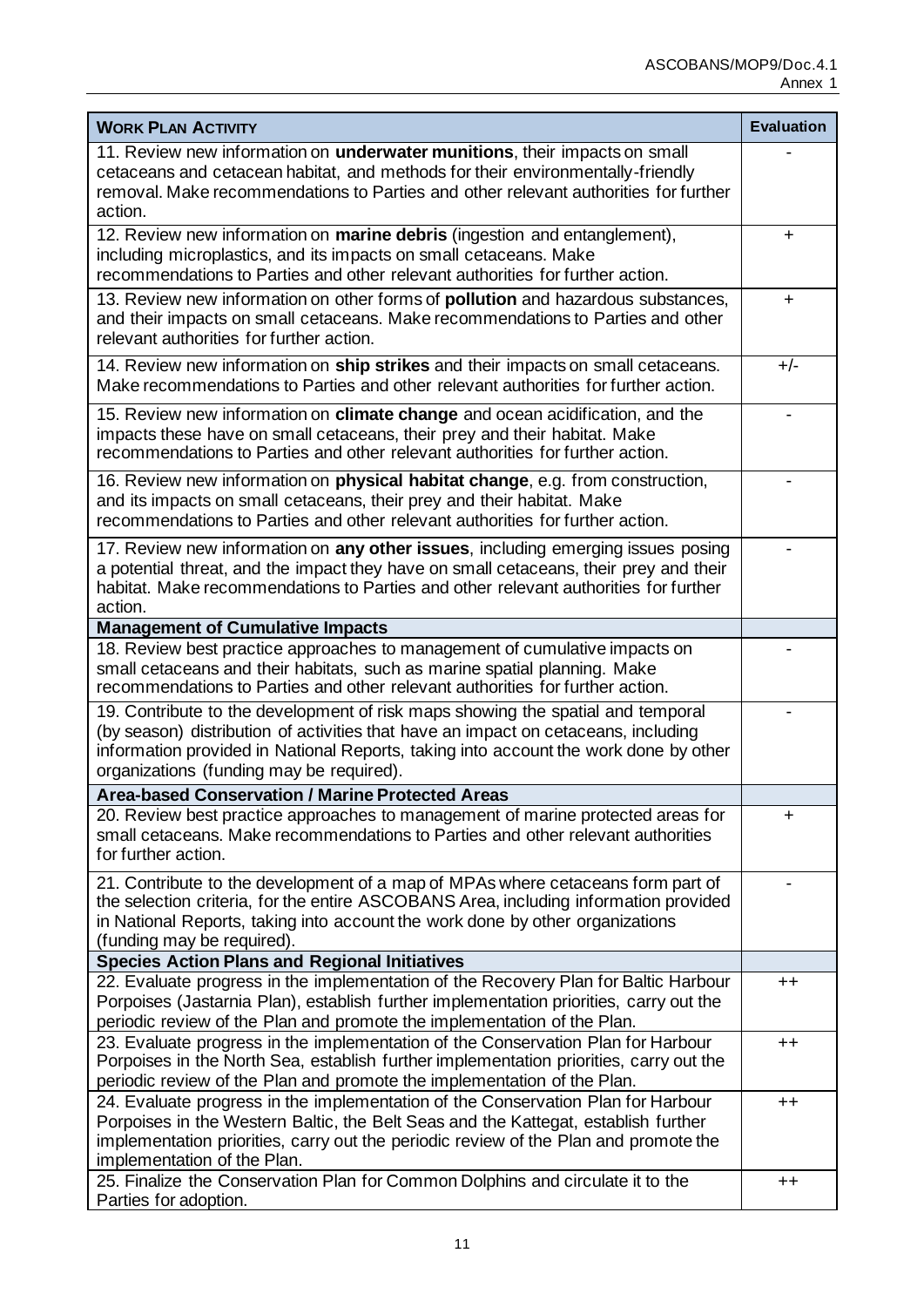| <b>WORK PLAN ACTIVITY</b>                                                                                                                                        | <b>Evaluation</b> |
|------------------------------------------------------------------------------------------------------------------------------------------------------------------|-------------------|
| 26. Review progress and actions in the "Extension Area", maintain or establish                                                                                   |                   |
| collaboration, as appropriate.                                                                                                                                   |                   |
| <b>Surveys and Research</b>                                                                                                                                      |                   |
| <b>Biological Information</b>                                                                                                                                    |                   |
| 27. Review new information on population size, distribution, structure, life-history<br>parameters and causes of any changes in the ASCOBANS Area populations of | ÷                 |
| small cetaceans. Make appropriate recommendations to Parties and other relevant                                                                                  |                   |
| authorities.                                                                                                                                                     |                   |
| <b>Monitoring Programmes</b>                                                                                                                                     |                   |
| 28. Review new information on monitoring programmes relevant for small                                                                                           | +                 |
| cetaceans, their prey and their habitat. Make recommendations to Parties and other                                                                               |                   |
| relevant authorities for further action                                                                                                                          |                   |
| <b>Dedicated Surveys and Other Relevant Research</b>                                                                                                             |                   |
| 29. Review new information on dedicated surveys and other research relevant for                                                                                  | $++$              |
| small cetaceans, their prey and their habitat. Make recommendations to Parties and                                                                               |                   |
| other relevant authorities for further action.                                                                                                                   |                   |
| 30. Contribute to the development of maps of survey effort, including information                                                                                | $\ddot{}$         |
| provided in National Reports, taking into account the work done by other                                                                                         |                   |
| organizations where appropriate (funding may be required).                                                                                                       |                   |
| <b>Project Funding</b>                                                                                                                                           |                   |
| 31. Issue call for project proposals when instructed to do so by the Advisory                                                                                    | ÷                 |
| Committee, and conduct consultation on prioritization to the next meeting.                                                                                       |                   |
| 32. Prepare for each meeting of the Advisory Committee an overview of approved                                                                                   | ÷.                |
| activities requiring funding.                                                                                                                                    |                   |
| <b>Use of Bycatches and Strandings</b>                                                                                                                           |                   |
| <b>Stranding Networks</b>                                                                                                                                        |                   |
| 33. Review new information on the establishment and functionality of stranding                                                                                   | ÷                 |
| networks, especially with a view to facilitating liaison and skill-sharing. Make                                                                                 |                   |
| recommendations to Parties and other relevant authorities for further action.                                                                                    |                   |
| 34. Engage actively in the ongoing work on best practice guidelines for stranding                                                                                | ÷.                |
| events in the frameworks of the International Whaling Commission and                                                                                             |                   |
| ACCOBAMS.                                                                                                                                                        |                   |
| 35. Facilitate development of guidelines for responses to individual or groups of                                                                                | $^{\mathrm{++}}$  |
| small cetaceans at risk in dangerous circumstances.                                                                                                              |                   |
| <b>Strandings</b>                                                                                                                                                |                   |
| 36. Review new information provided through the national reports. Make                                                                                           | ÷                 |
| recommendations to Parties and other relevant authorities for further action.                                                                                    |                   |
| 37. Engage actively in the ongoing work on best practice guidelines for necropsies                                                                               | $^{\mathrm{+}}$   |
| in the frameworks of the International Whaling Commission, the European                                                                                          |                   |
| Cetacean Society and ACCOBAMS.                                                                                                                                   |                   |
| 38. Continue monitoring new information on the causes of strandings and mortality                                                                                | $^{\mathrm{+}}$   |
| of cetaceans, as well as best practice guidance on stranding responses and                                                                                       |                   |
| necropsies, and to make recommendations to Parties as appropriate.                                                                                               |                   |
| 39. Contribute to the development of a map showing location and numbers of                                                                                       | $+/-$             |
| strandings (both dead and alive), including information provided in National Reports,                                                                            |                   |
| taking into account the work done by other organizations where appropriate.                                                                                      |                   |
| <b>Information and Education</b>                                                                                                                                 |                   |
| <b>Information, Outreach and Education</b>                                                                                                                       |                   |
| 40. Make efforts to implement the existing (and possible future) Communication,                                                                                  | $+/-$             |
| Education and Public Awareness (CEPA) Plan.                                                                                                                      |                   |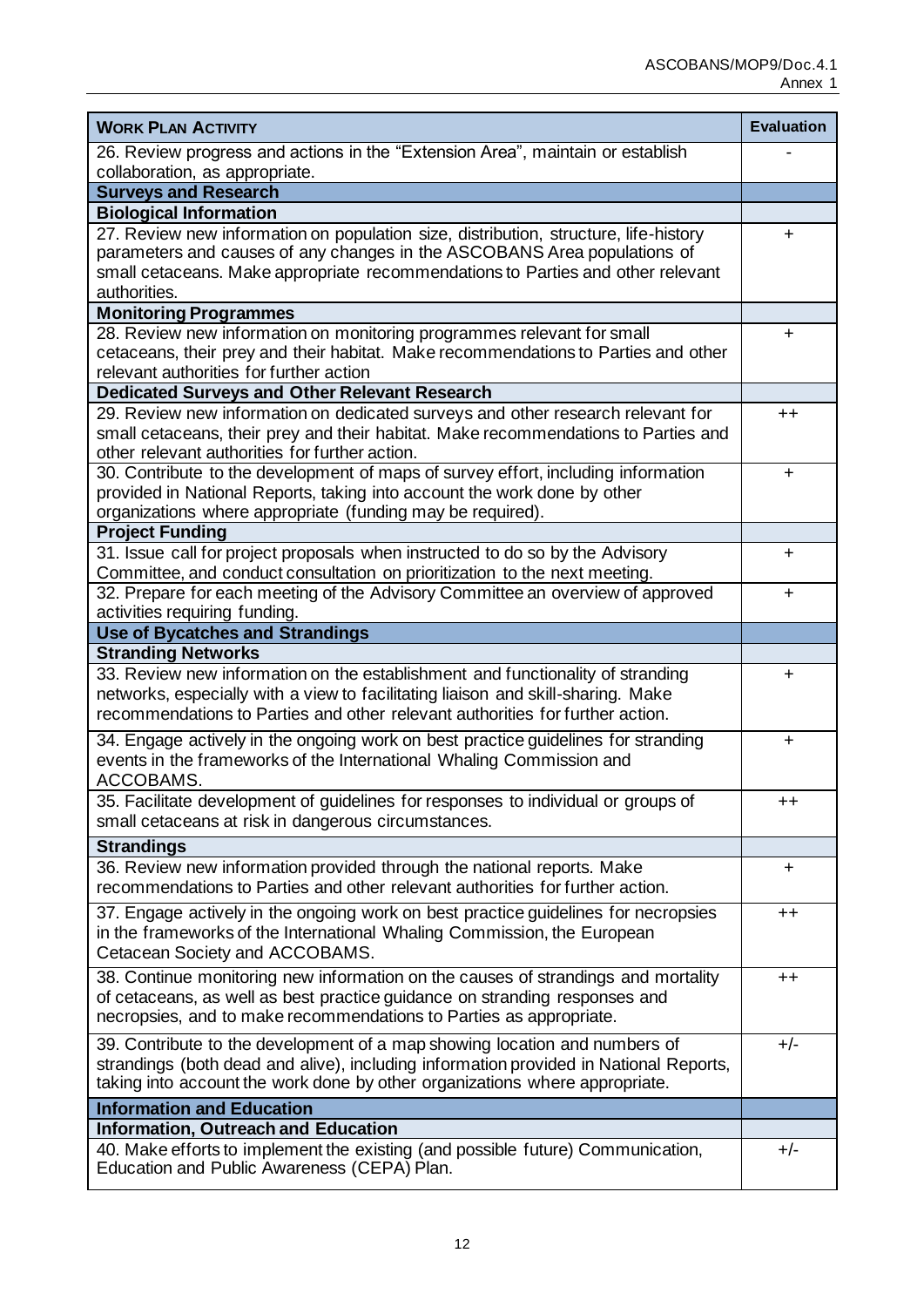| <b>WORK PLAN ACTIVITY</b>                                                                                                                                                                                               | <b>Evaluation</b> |
|-------------------------------------------------------------------------------------------------------------------------------------------------------------------------------------------------------------------------|-------------------|
| 41. Review and revise, if necessary, the ASCOBANS Communication, Education<br>and Public Awareness (CEPA) Plan, in alignment with the Communication Strategy<br>for Migratory Species (currently in draft).             | $+/-$             |
| 42. Develop the ASCOBANS website, including the children's website and other<br>information material as needed, aiming to meet the needs of a wide range of target<br>audiences in the languages of the Agreement Area. | $^{\mathrm{+}}$   |
| 43. Support annual celebration of the International Day of the Baltic Harbour<br>Porpoise on the 3rd Sunday in May.                                                                                                     | ÷.                |
| 44. Facilitate presentation of the ASCOBANS Outreach and Education Award at<br>MOP9.                                                                                                                                    | $\pm$             |
| 45. Take advantage of attendance at other for a to give presentations or make<br>information available on topics related to ASCOBANS.                                                                                   | $^{\mathrm{+}}$   |
| 46. Report on outreach and communication issues to each meeting of the Advisory<br>Committee.                                                                                                                           | $++$              |
| 47. Work towards strengthening or establishing positive relationships with<br>stakeholders, especially the fishing industry and European fisheries Advisory<br>Councils.                                                | ÷.                |
| <b>Institutional Issues</b>                                                                                                                                                                                             |                   |
| <b>ASCOBANS Meetings, Working Groups and Workshops</b>                                                                                                                                                                  |                   |
| 48. Ensure Advisory Committee Meetings are organized as scheduled, with papers<br>circulated one month in advance of the meetings.                                                                                      | $^{\mathrm{+}}$   |
| 49. Arrange for a special session dealing with a species selected by the previous<br>meeting at each meeting of the Advisory Committee, covering issues such as                                                         | $^{\mathrm{+}}$   |
| population status and structure, distribution, abundance, life history, threats and<br>pressures, the conservation status and recommendations for research and<br>conservation actions.                                 |                   |
| 50. Organize meetings of regional working groups (Jastarnia Group, North Sea<br>Group) at intervals defined in each group's ToR.                                                                                        | $^{\mathrm{+}}$   |
| 51. Organize workshops including at the annual conferences of the ECS on topics<br>of priority interest to ASCOBANS, funding permitting.                                                                                | $^{\mathrm{+}}$   |
| 52. Support intersessional correspondence working groups as needed.                                                                                                                                                     | $^{\mathrm{+}}$   |
| 53. Seek to secure a host for the 9th Meeting of Parties at least a year in advance<br>of the meeting; otherwise arrange for it to be held in Bonn.                                                                     | ++                |
| <b>Budgetary and Administrative Matters</b>                                                                                                                                                                             |                   |
| 54. Report on budgetary and administrative issues to each meeting of the Advisory<br>Committee.                                                                                                                         | $^{\mathrm{+}}$   |
| 55. Prepare draft budget options and resolutions on budgetary and administrative<br>issues for consideration at the last meeting of the Advisory Committee prior to<br>MOP9.                                            | $+/-$             |
| 56. Encourage Parties and partner organizations to provide voluntary contributions<br>for projects prioritised by the AC or outreach initiatives.                                                                       | $++$              |
| 57. Develop funding arrangements for projects prioritized by the Advisory<br>Committee and Meeting of Parties.                                                                                                          |                   |
| <b>Cooperation with Other Organizations</b>                                                                                                                                                                             |                   |
| 58. Identify priorities and improve co-operation between ASCOBANS and the<br>European Union.                                                                                                                            | $^{\mathrm{+}}$   |
| 59. Ensure close collaboration with the Secretariats and scientific advisory bodies of<br>CMS Family on all issues of mutual interest.                                                                                  | $^{\mathrm{+}}$   |
| 60. Seek to implement the Strategic Plan for Migratory Species 2015-2023 (CMS<br>Resolution 11.2) and consider the development of sub-targets.                                                                          |                   |